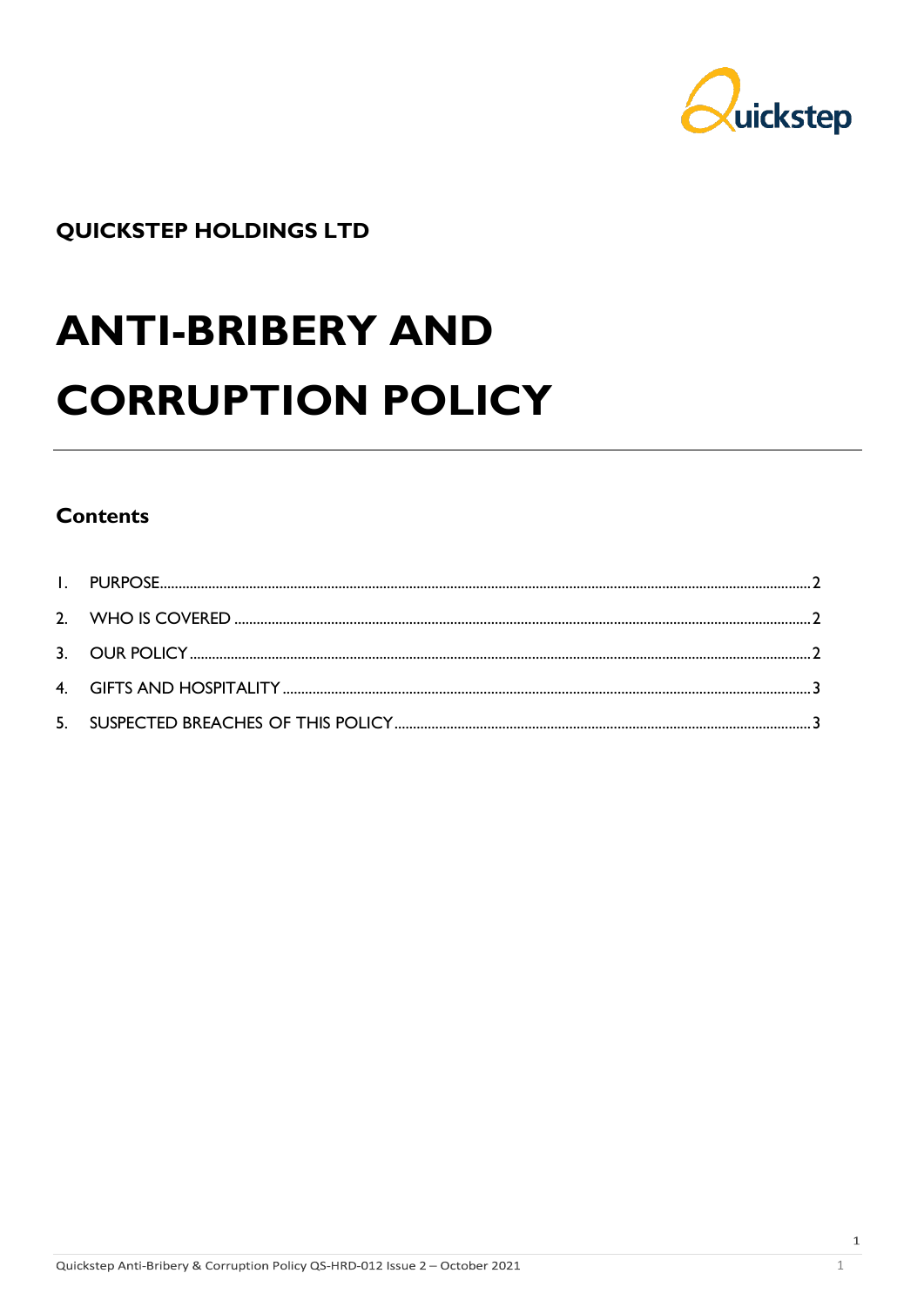Quickstep Holdings and the subsidiary companies (Quickstep) are committed to conducting business in accordance with all applicable laws and regulations and are committed to the highest ethical standards.

#### <span id="page-1-0"></span>**1. PURPOSE**

The purpose of this policy is to reinforce Quickstep's commitment to ensuring full compliance by the company and its subsidiaries, to anti-bribery and anti- corruption laws that are applicable when undertaking business.

#### <span id="page-1-1"></span>**2. WHO IS COVERED?**

This policy applies to Quickstep and all its directors, officers, employees, agents, contractors, joint venture partners and any other party representing Quickstep, wherever they are in the world.

#### <span id="page-1-2"></span>**3. OUR POLICY**

Quickstep is committed to acting fairly, honestly with integrity and in compliance with the law always. Quickstep will have zero tolerance regarding any corrupt conduct, including bribery or fraud in its business. It is expected that subsidiaries, directors, officers, employees, agents, contractors, joint venture parties and any other party representing Quickstep, wherever they are in the world, will act fairly, honestly, with integrity and in compliance with the law — that is, no persons representing Quickstep will engage in any form of corrupt conduct.

All countries in which Quickstep conducts business have laws that prohibit corrupt conduct by companies and individuals. Breaches of anti-bribery and corruption laws by Quickstep or its subsidiaries, directors, officers, employees, agents, contractors, joint venture parties and any other party representing Quickstep could have serious consequences for the company and each or any of the person's involved. The intention of this Policy is not to describe all the specific requirements or provisions of the applicable law. Rather, the intent is to identify and impose standards so that those governed by the Policy understand the obligations and the underlying guiding principles to help ensure robust compliance with the Policy.

#### **WE WILL:**

- Comply with all applicable anti-bribery and corruption laws
- Act honestly and with integrity at all times in the conduct of Quickstep business
- Maintain measures to prevent and detect bribery and corruption by Quickstep or any other party representing Quickstep
- Be alert for instances of corrupt conduct and report any suspected or actual breach of this Policy
- Adhere to the Code of Conduct Policy
- Ask questions and seek advice, if unsure about obligations under this Policy

#### **WE WILL NOT:**

- Offer or accept gifts or hospitality if by doing so it might impair objective judgement, improperly influence a decision, or create a sense of obligation
- Use company property or funds (directly or indirectly) for any unlawful, unethical, or improper purpose
- Authorise, provide, invite, or accept any monetary or other benefit to obtain, retain or improve business or a business advantage
- Make a facilitation payment